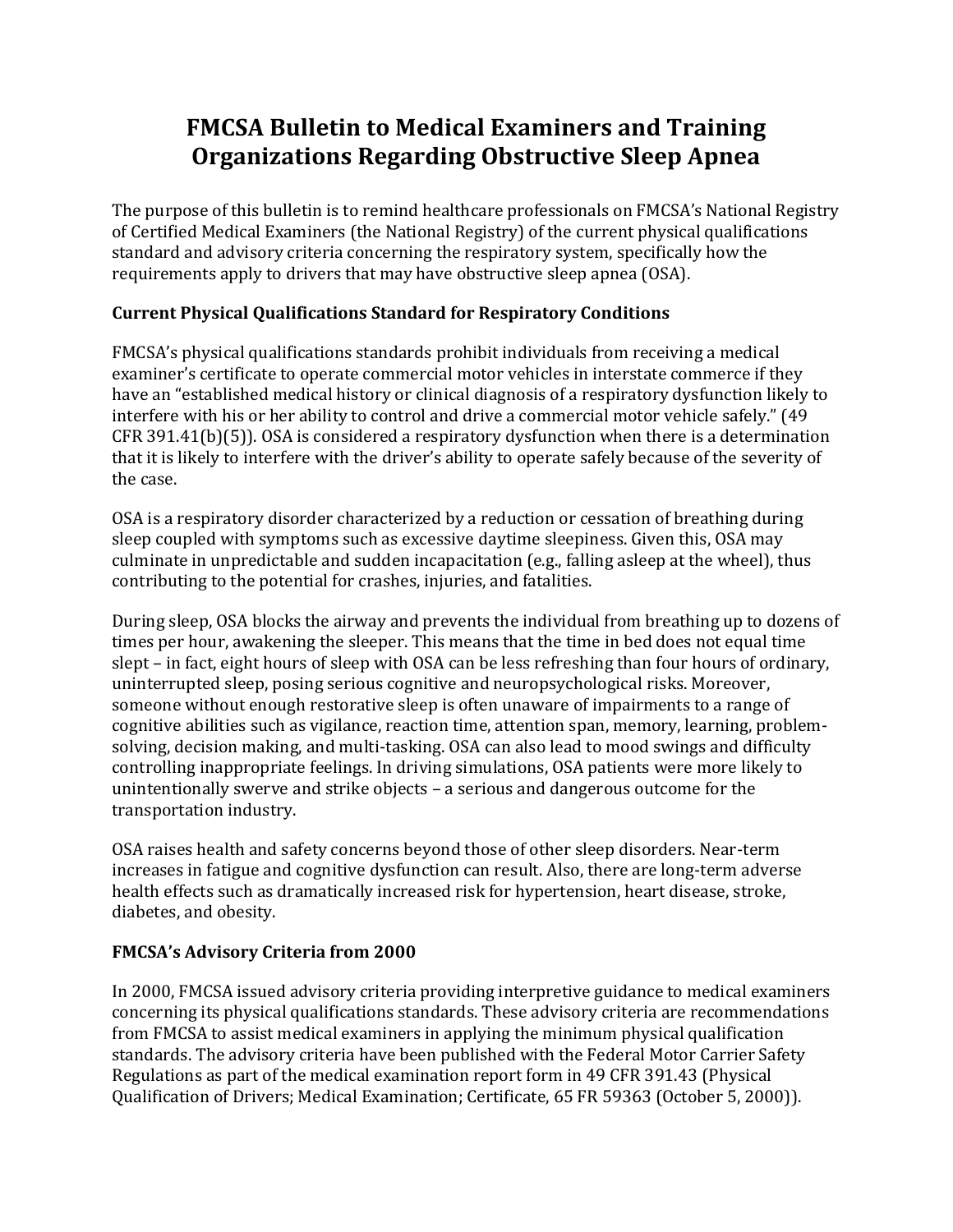The advisory criterion for § 391.41(b)(5), which has been unchanged since 2000, provides the following guidance for medical examiners in making the determination whether a driver satisfies the respiratory standard:

Since a driver must be alert at all times, any change in his or her mental state is in direct conflict with highway safety. Even the slightest impairment in respiratory function under emergency conditions (when greater oxygen supply is necessary for performance) may be detrimental to safe driving.

There are many conditions that interfere with oxygen exchange and may result in incapacitation, including emphysema, chronic asthma, carcinoma, tuberculosis, chronic bronchitis and sleep apnea. If the medical examiner detects a respiratory dysfunction, that in any way is likely to interfere with the driver's ability to safely control and drive a commercial motor vehicle, the driver must be referred to a specialist for further evaluation and therapy. Anticoagulation therapy for deep vein thrombosis and/or pulmonary thromboembolism is not unqualifying once optimum dose is achieved, provided lower extremity venous examinations remain normal and the treating physician gives a favorable recommendation.

Based on the above advisory criterion, it is clear that FMCSA has considered OSA a respiratory dysfunction that interferes with oxygen exchange. And the Agency recommends that, if a medical examiner believes the driver's respiratory condition is in any way likely to interfere with the driver's ability to safely control and drive a commercial motor vehicle, the driver should be referred to a specialist for further evaluation and therapy. This advisory criterion is helpful to medical examiners when the examiner has sufficient experience or information to recognize certain risk factors for OSA, or when a driver tells the examiner that he or she has been diagnosed with OSA. Under these circumstances, the medical examiner should consider referring the driver to a specialist for evaluation before issuing a medical examiner's certificate, or request additional information from the driver and his or her treating healthcare professional about the management of the driver's OSA, respectively.

### **Role of Medical Examiners' Clinical Judgment in the Medical Certification Process**

FMCSA's physical qualifications standards and advisory criteria do not provide OSA screening, diagnosis or treatment guidelines for medical examiners to use in determining whether an individual should be issued a medical certificate. Medical examiners may exercise their medical judgment and expertise in determining whether a driver exhibits risk factors for having OSA and in determining whether additional information is needed before making a decision whether to issue the driver a medical certificate and the duration of that medical certification.

FMCSA urges medical examiners to explain clearly to drivers the basis for their decision concerning the issuance of a medical certification for a period of less than two years or the denial of a medical certification. The Agency encourages medical examiners to consider the following in making the medical certification decision:

• The primary safety goal regarding OSA is to identify drivers with moderate-to-severe OSA to ensure these drivers are managing their condition to reduce to the greatest